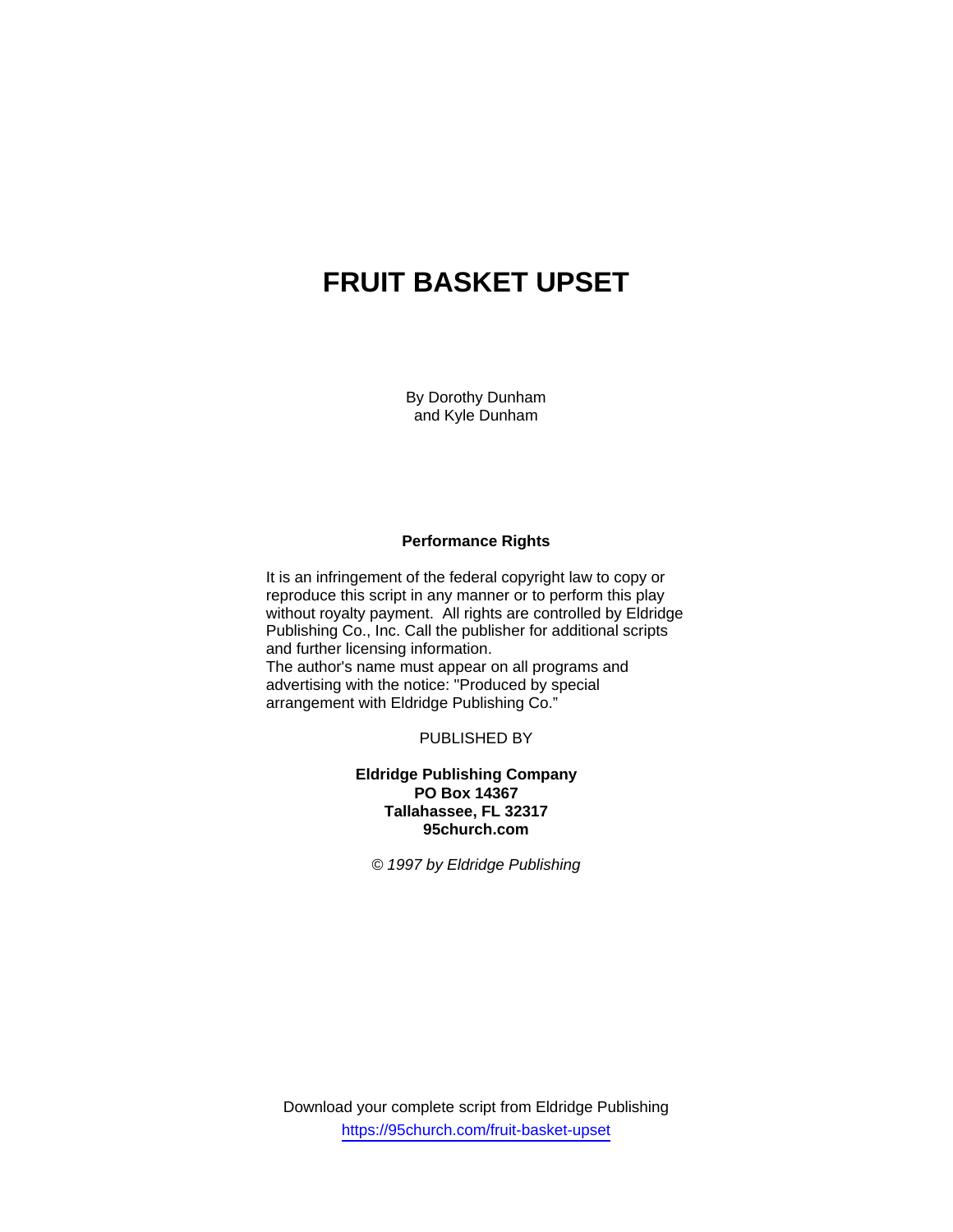## *FRUIT BASKET UPSET -2-*

## **FRUIT BASKET UPSET**

GALATIANS 5:22, 23 -- "But the fruit of the Spirit is love, joy, peace, long-suffering, gentleness, goodness, faith, meekness, temperance: against such there is no law."

## **CONTENTS**

| THE SACRIFICE (Love)-------------------------------- 3   |
|----------------------------------------------------------|
|                                                          |
| NOT AGAIN! (Peace) ---------------------------------- 15 |
|                                                          |
|                                                          |
| AT WHAT PRICE? (Goodness) -----------------------28      |
| THE SUBSTITUTE (Faith)------------------------------32   |
| NEVER ALONE (Meekness)---------------------------36      |
| TONGUE TALES (Self-control)----------------------40      |

## **STORY OF THE PLAY**

This program is just what you need if you are doing a study on the "Fruits of the Spirit." These playlets will bring home the truths you are trying to instill. Each one runs about 10- 15 minutes. The cast size varies from 2 to 5. Enhance your worship service or use for youth meetings.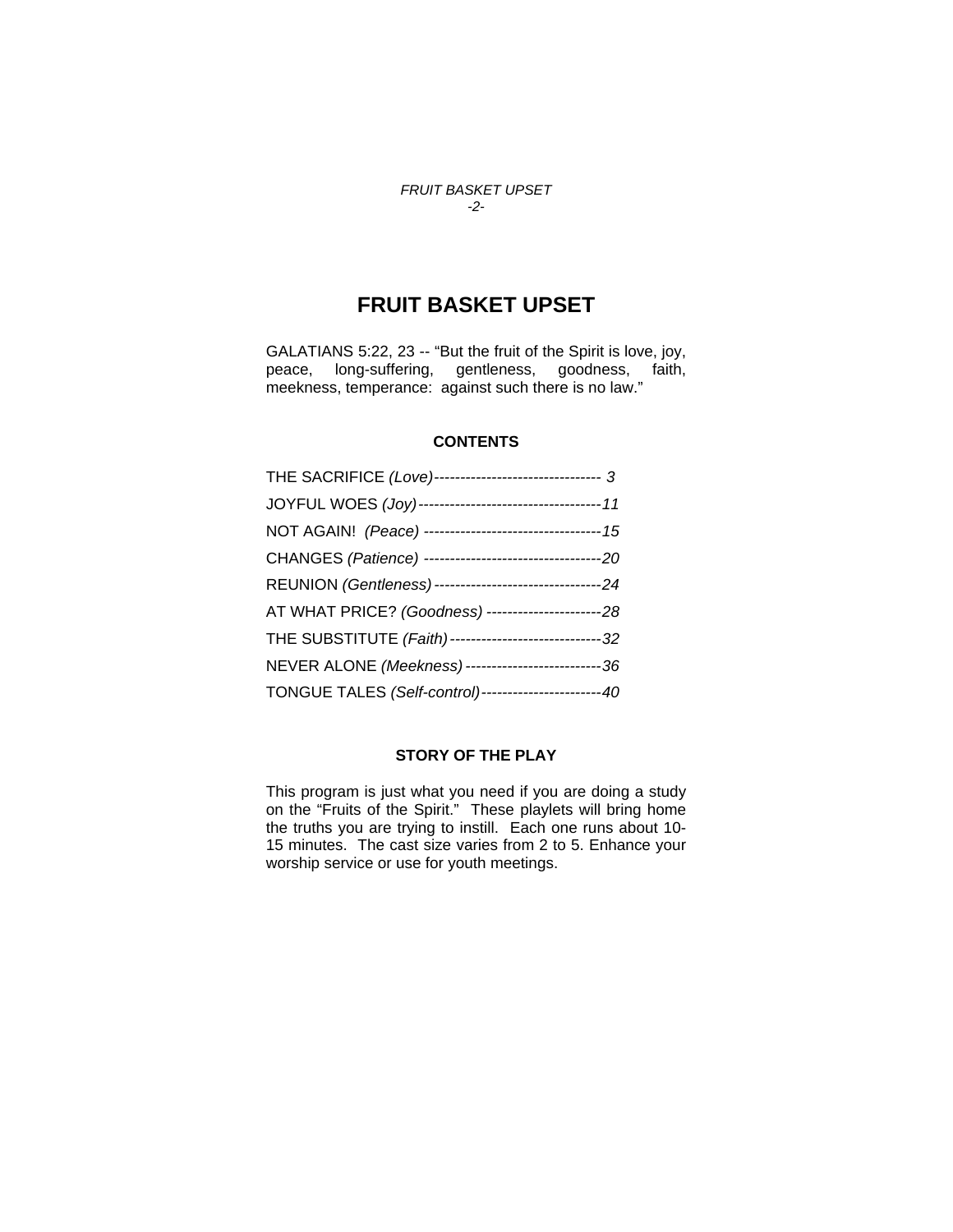#### *FRUIT BASKET UPSET -3-*

## **LOVE - The very nature of God and the greatest of the Christian virtues.**

## **THE SACRIFICE**

*By Dorothy Dunham (2 W, 3 Flex)* 

#### **CAST OF CHARACTERS**

**TERRY**: Male or female. Leader of the abuse center. **JEAN**: Female. Tammy's counselor. **ACTOR 1**:Male or female. Counselor at the center. **ACTOR 2**: Another. **TAMMY**: Young, abused mother.

**PROPS** - Stack of papers, sheet of paper, notebook, phone, purse, paper, pen.

## SCENE 1

*(Meeting room of an abuse center. AT RISE: JEAN, ACTOR 1 and 2 are sitting around a table or in a circle talking to each other.)* 

TERRY: *(Hurriedly rushes in)* Sorry I'm late.

JEAN: Where have you been, Terry? We couldn't start the meeting without you.

ACTOR 1: Yeah, we've been waiting for ten minutes.

TERRY: It couldn't be helped.

ACTOR 2: Is something wrong?

TERRY: Not any more so than any other day.

JEAN: What's wrong?

TERRY: A call came in on the abuse hot-line about an hour ago from a woman named Tammy.

ACTOR 1: When is she coming in?

TERRY: In a couple of hours.

JEAN: Did she tell you what is going on?

TERRY: A little. *(Pauses, thinking)*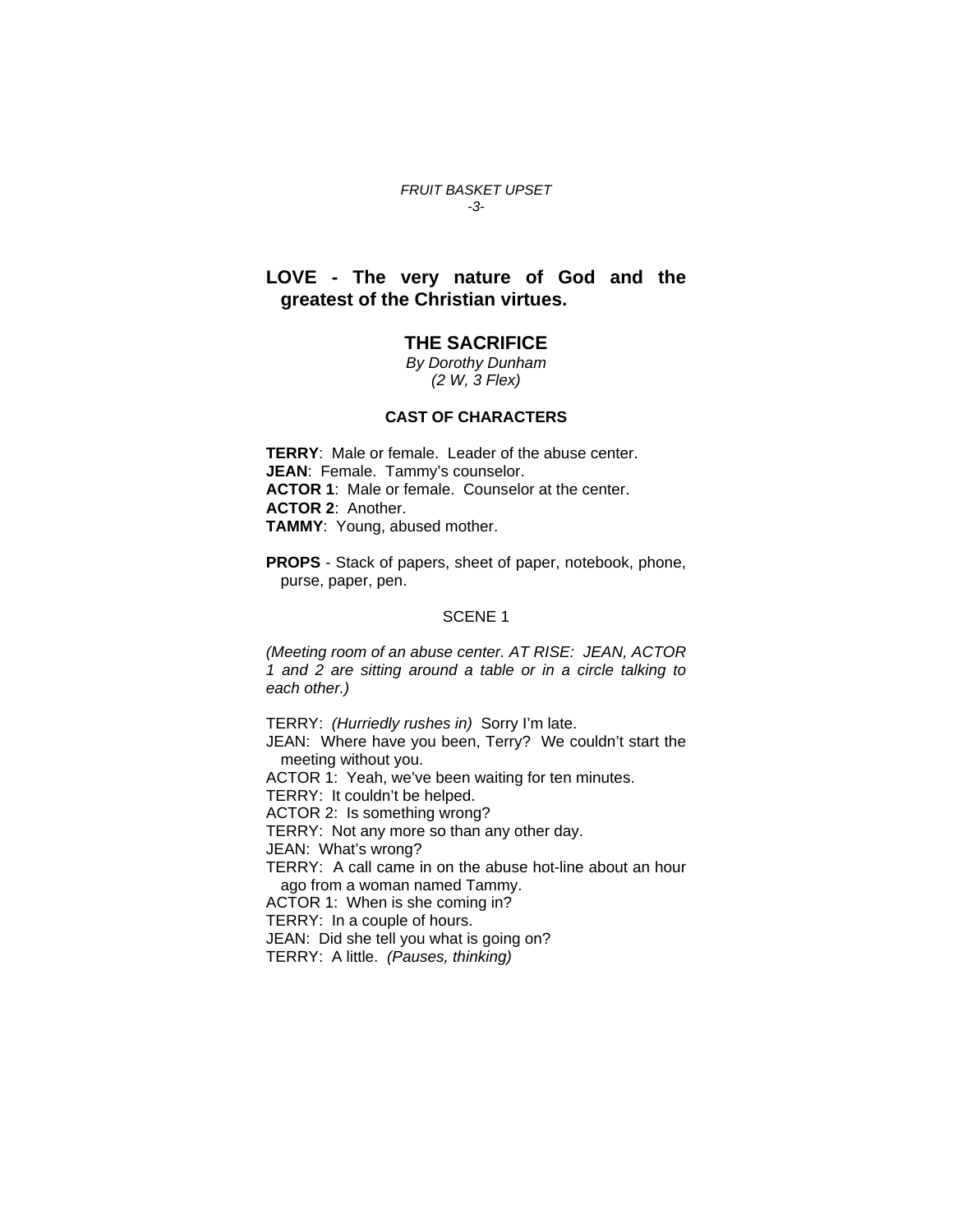ACTOR 2: *(Impatient)* Well...can you let us in on it?

- TERRY: Sorry, I was lost in thought. It is really sad. You know sometimes this job really gets to me...having to deal with these situations day after day.
- JEAN: I know what you mean. It's so hard seeing all the pain in this world. I'm so glad I know Jesus and have Him in my heart. He gives me the strength and wisdom I need to carry on and help others.
- ACTOR 2: Oh, come on Jean, not this again. Get off your soap box! I'm tired of hearing about your religion.
- JEAN: But it's true *(Name of ACTOR 2).* Jesus is always there to help me. And He'll help you too, if you ask Him.
- ACTOR 1: All right you guys...enough. We aren't getting anything accomplished this way. Let's get the meeting started.
- TERRY: It seems Tammy has been abused several times by her husband. She was in the hospital twice. Like most women, she has tried to keep it quiet, but now he is starting to abuse their daughter. She is afraid for her.
- JEAN: This seems to be happening more and more all the time. What is happening to our society?
- ACTOR 2: You seem to have all the answers...you know...strength and wisdom. Why don't you tell us?
- ACTOR 1: Stop it! We are here to help others. We shouldn't be tearing each other apart. How is that going to help? And it's not very professional. We are professionals here, right?
- JEAN/ACTOR 2: Yes.
- TERRY: Okay! Let's get on with the meeting so we can get back to work. Jean, I'll start with you. Let's hear a quick update on your cases for last week. *(LIGHTS fade, scene ends.)*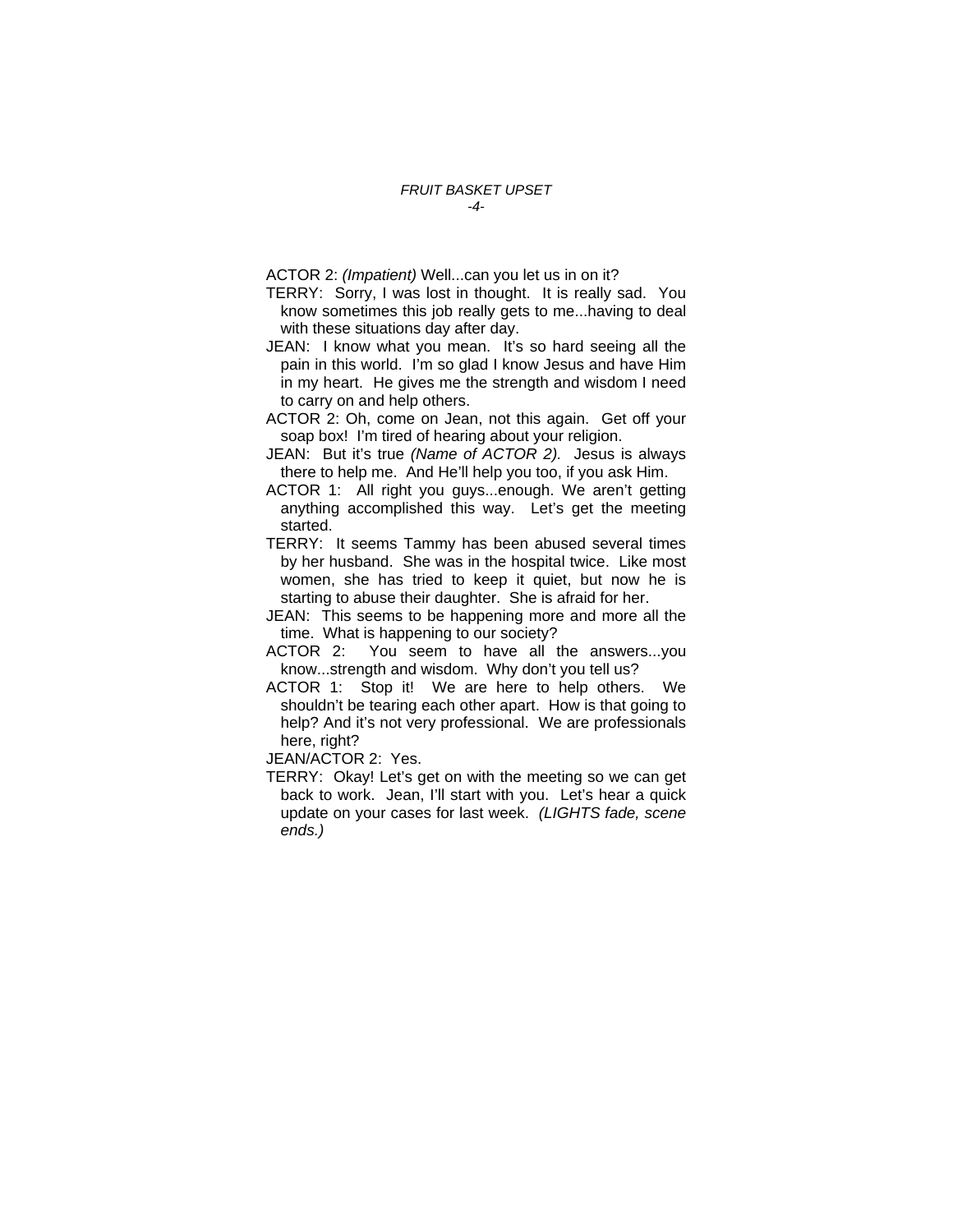#### *FRUIT BASKET UPSET -5-*

#### SCENE 2

*(Terry's office. AT RISE: TERRY is sitting behind a desk looking over papers. There is a KNOCK on the door.)* 

TERRY: Come in.

TAMMY: *(Entering sheepishly)* Are you Terry?

TERRY: Yes, I am. *(Going around the desk to shake HER hand)* Tammy, I presume?

TAMMY: Yes. I really shouldn't be here. If my husband finds out, I'll be in big trouble.

TERRY: We're here to help you. I'll try not to keep you too long. I have a sheet of paper here of names and numbers of agencies that might be a help to you in the future. *(Hands TAMMY the sheet of paper)* 

TAMMY: Thanks. *(Looks over the sheet)* 

TERRY: I'd like to set you up to see one of our counselors. TAMMY: Okay.

*(There is another KNOCK. JEAN pokes her head through the door.)* 

JEAN: Sorry to interrupt, I just wanted to get this report to you.

TERRY: That's okay, come in. *(JEAN enters and hands TERRY the notebook.)* I was just about to call you. I'd like you to meet Tammy.

JEAN: *(Shakes TAMMY'S hand)* Nice to meet you, Tammy. TERRY: Tammy, this is Jean.

TAMMY: Nice to meet you, too.

TERRY: Jean is one of our counselors. She is very good and has helped a lot of people. I think she can help you.

TAMMY: I sure hope so. I don't know what to do anymore.

JEAN: Tammy, I'm sure we can help. Why don't you come to my office where we can talk?

TAMMY: I really can't right now. This was short notice and I told my husband I was just running to the store for some milk. How about Thursday? My husband will be working and I'll have more time.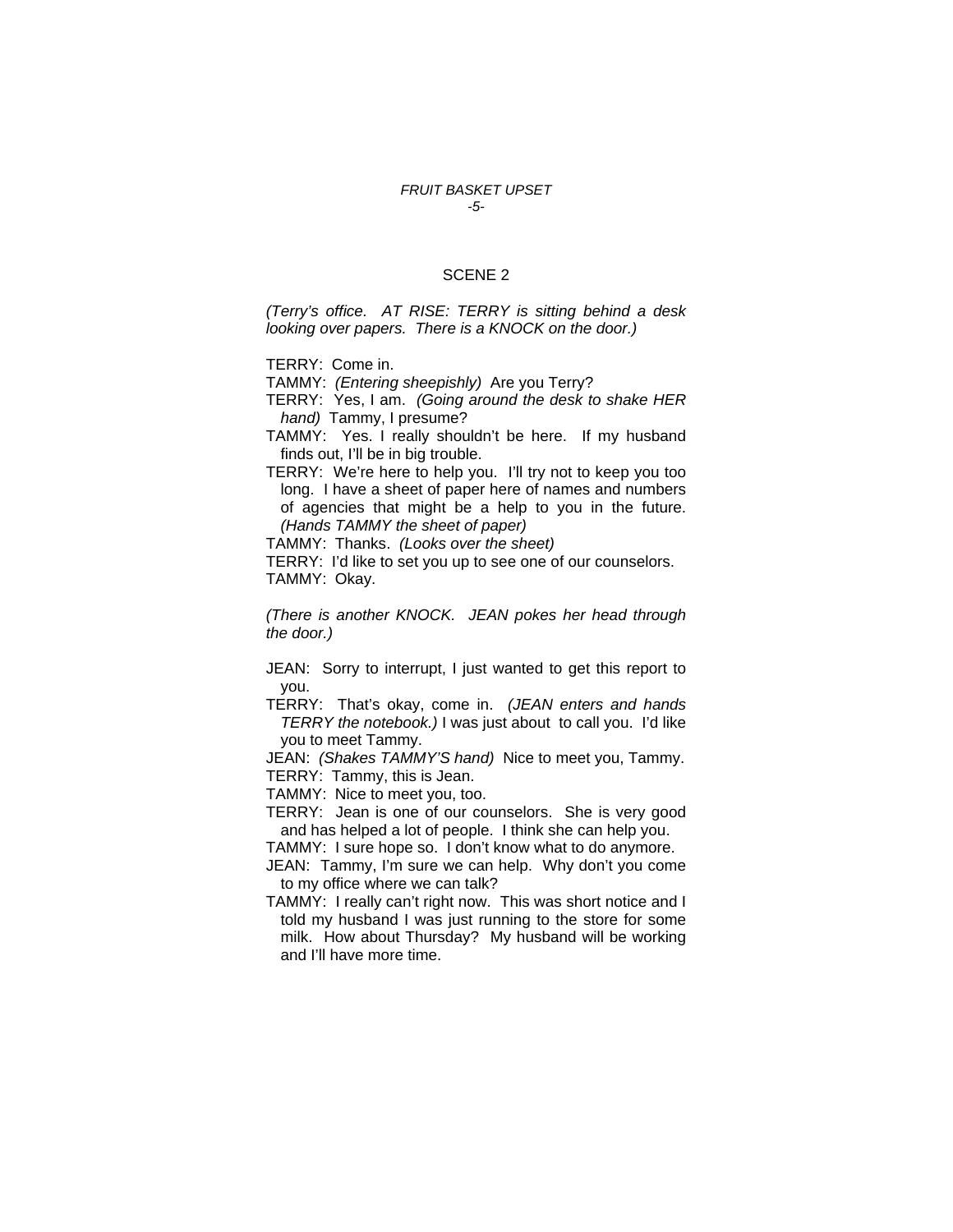#### *FRUIT BASKET UPSET -6-*

JEAN: Fine, how about 10 a.m.?

TAMMY: I'll be here. Thanks for your help. I feel better just knowing I have someone to turn to.

JEAN: Great, I'll see you Thursday. In the meantime, if you need anything just call.

TAMMY: I will. *(SHE exits.)* 

JEAN: *(To TERRY)* She seems like such a nice girl, too bad she has to be going through this.

TERRY: I agree.

JEAN: I better get back to my office. See you later. *(Exits)*  TERRY: Bye. *(TERRY exits. End of Scene)* 

## SCENE 3

*(Terry's office. AT RISE: HE/SHE is sitting at the desk going through some papers. After a couple of beats he/she picks up the phone and dials.)* 

TERRY: *(Into phone)* Hi, Jean, could you come to my office...okay. *(Puts down phone. After two beats a KNOCK is heard on the door.)* Come in.

JEAN: Hi, what's up?

- TERRY: I just wanted to check to see how things were going with Tammy. Is she coming to her sessions?
- JEAN: As a matter of fact, she is quite regular. She's only missed a couple of times.

TERRY: I'm glad to hear that. How is she doing?

JEAN: I'm real happy with her progress. Tammy is making some good choices lately.

TERRY: Such as?

- JEAN: She has found another place to live. She wanted her daughter out of that abusive situation. I admire her for that. You know how most are.
- TERRY: Yeah, they usually stay in the situation until it is too late to get out.
- JEAN: I guess, from what she said, her husband was furious when he found out she was gone.